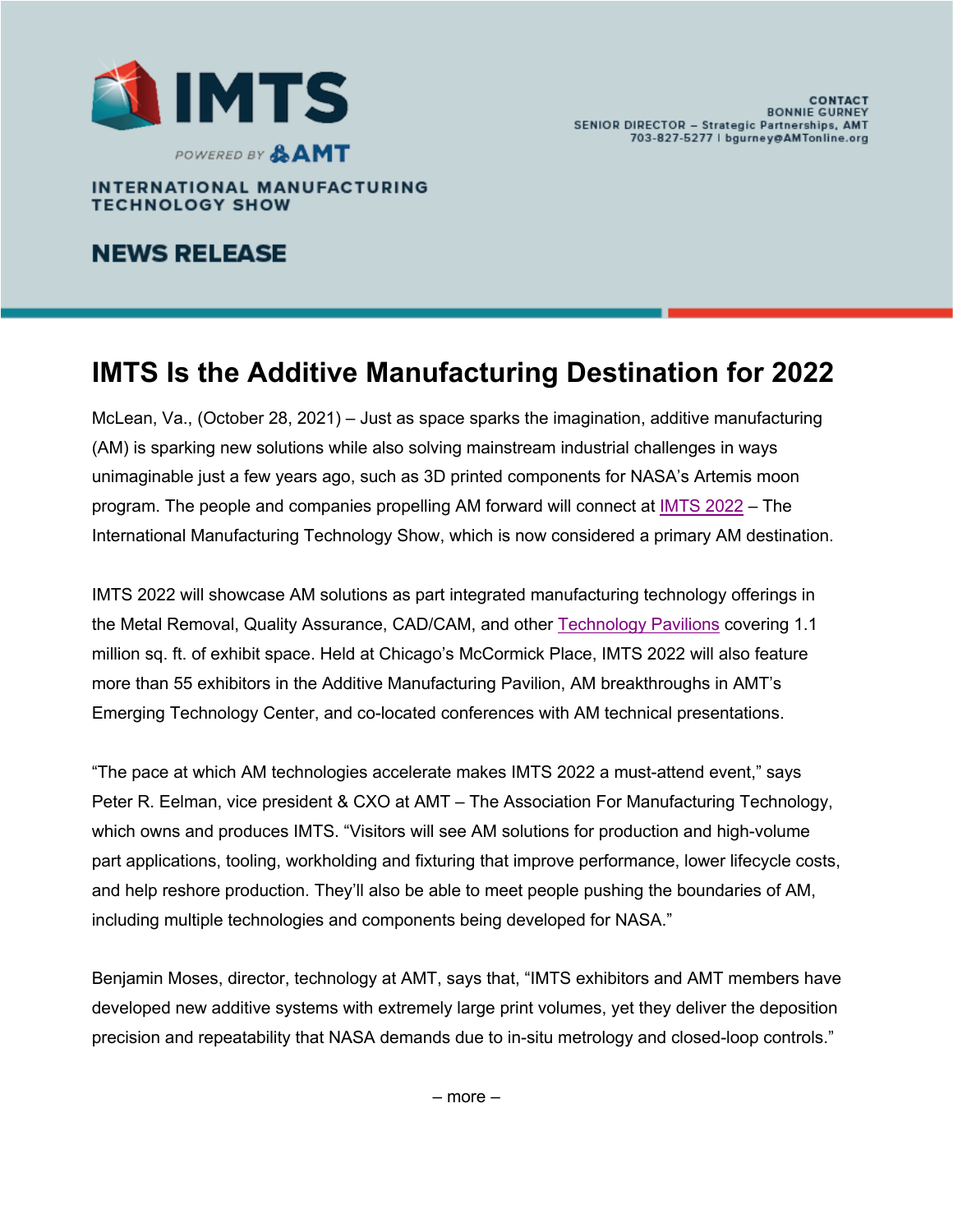### **IMTS Is the Additive Manufacturing Destination for 2022 Page 2**

Developments include an 11-ft.-tall main rocket engine nozzle liner printed from JBK-75 (a stainless steel hydrogen-resistant superalloy) and a scanning electron beam microscope combined with an electron beam 3D metal printing system for replicating parts in space (see story).

"Wire AM systems developed for aerospace parts are well-suited for tooling and other large components," comments Moses. "In addition, modeling software developed to validate these concepts will help other industries build AM parts faster, at lower cost and with high quality."

### **Tank Teamwork**

To create solutions for complex challenges, companies with AM solutions are collaborating to win contracts by coordinating with best-in-class technologies. As an example, a team of subcontractors from Ingersoll Machine Tools utilizing their MasterPrint® product offering and integration abilities (large scale additive machines), Siemens (digital twin software) and MELD Manufacturing (the patented thermo-mechanical MELD<sup>®</sup> process) will help build the world's largest metal 3D printer as part of U.S. Army's Jointless Hull Program. The system will have a print volume of 20 x 30 x 12 ft. — large enough to print the next generation of main battle tank hulls and other combat vehicles, as monolithic hulls have well-established advantages in survivability and weight savings.

"Teamwork solved a real market problem, and that's a great reason to attend a show like IMTS," says Jason Melcher, vice president of sales, Ingersoll Machine Tools, Inc. "From a collaboration standpoint, we attend conferences and trade shows specifically to listen to a particular technology presenter or visit a particular exhibit. What we don't know is who else we'll meet at the show — yet we always find people with solutions that we haven't been able to even think about. Today, there's too many problems and too many opportunities to tackle on our own. We as an industry need to find partners, and IMTS and its conferences are great venues for doing so."

– more –

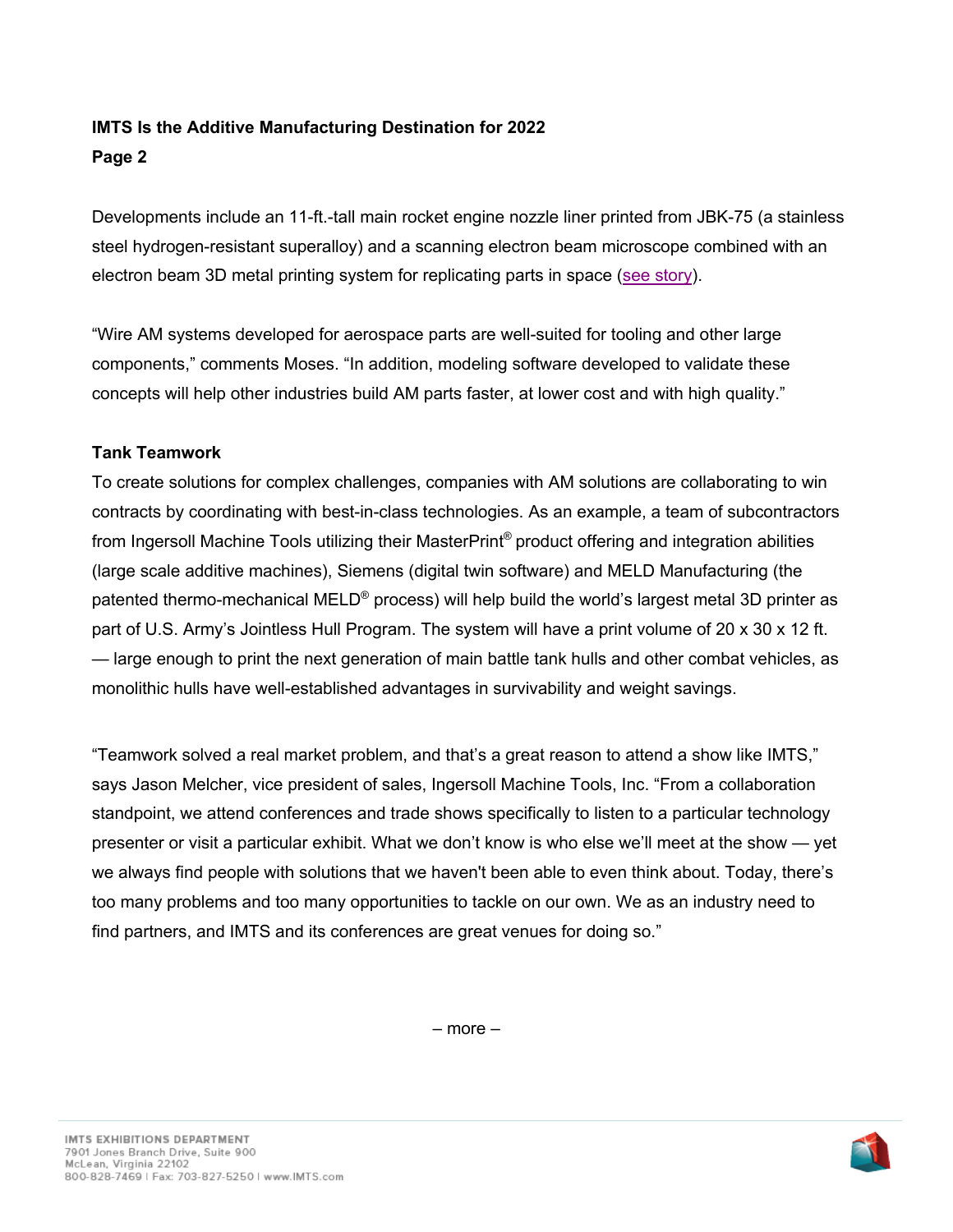# **IMTS is the Additive Manufacturing Destination for 2022**

### **Page 3**

### **Surging Demand**

AM education opportunities at IMTS 2022 include the next edition of the Additive Manufacturing Conference presented by *Additive Manufacturing Media,* which is co-located with IMTS during show years. The AM Pavilion and AM Conference are located across the main concourse from each other in the West Building of McCormick Place (see floor plan with exhibitors).

"In the midst of what appears to be long-term supply chain issues and a greater emphasis on reshoring, we are now in a different place with additive manufacturing," says Peter Zelinski, editorin-chief of *Additive Manufacturing Media* as well as *Modern Machine Shop* magazine. "Using 3D printing to make both end-use parts and tooling is now recognized for the part it plays in an agile production strategy. It is no longer the case that it's a novel and interesting development that AM has a place at IMTS. Instead, it's now vital that IMTS includes AM, because attendees need this capability and know they need it."

"The manufacturing economy has grown for 16 consecutive months, and the challenges manufacturers and job shops face have never been greater," says Eelman. "The most efficient way to increase productivity per employee and create a lean supply chain is by implementing digital technologies such as additive manufacturing, and IMTS showcases the most complete breadth and depth of digital technologies available."

### Image Information

**JPG**: DM3DRocketNozzleLiner **Credit**: NASA / DM3D **Caption**: The IMTS 2022 Additive Manufacturing Pavilion will showcase technology for large parts, such as this rocket engine nozzle liner for NASA, from exhibitor DM3D Technologies, booth 433020 in the West Building.

**Conversations within the IMTS community are continuing on social media:** @ Twitter: @IMTSchicago or #IMTS LinkedIn: The IMTS LinkedIn Group Facebook: https://www.facebook.com/IMTS.show

– more –